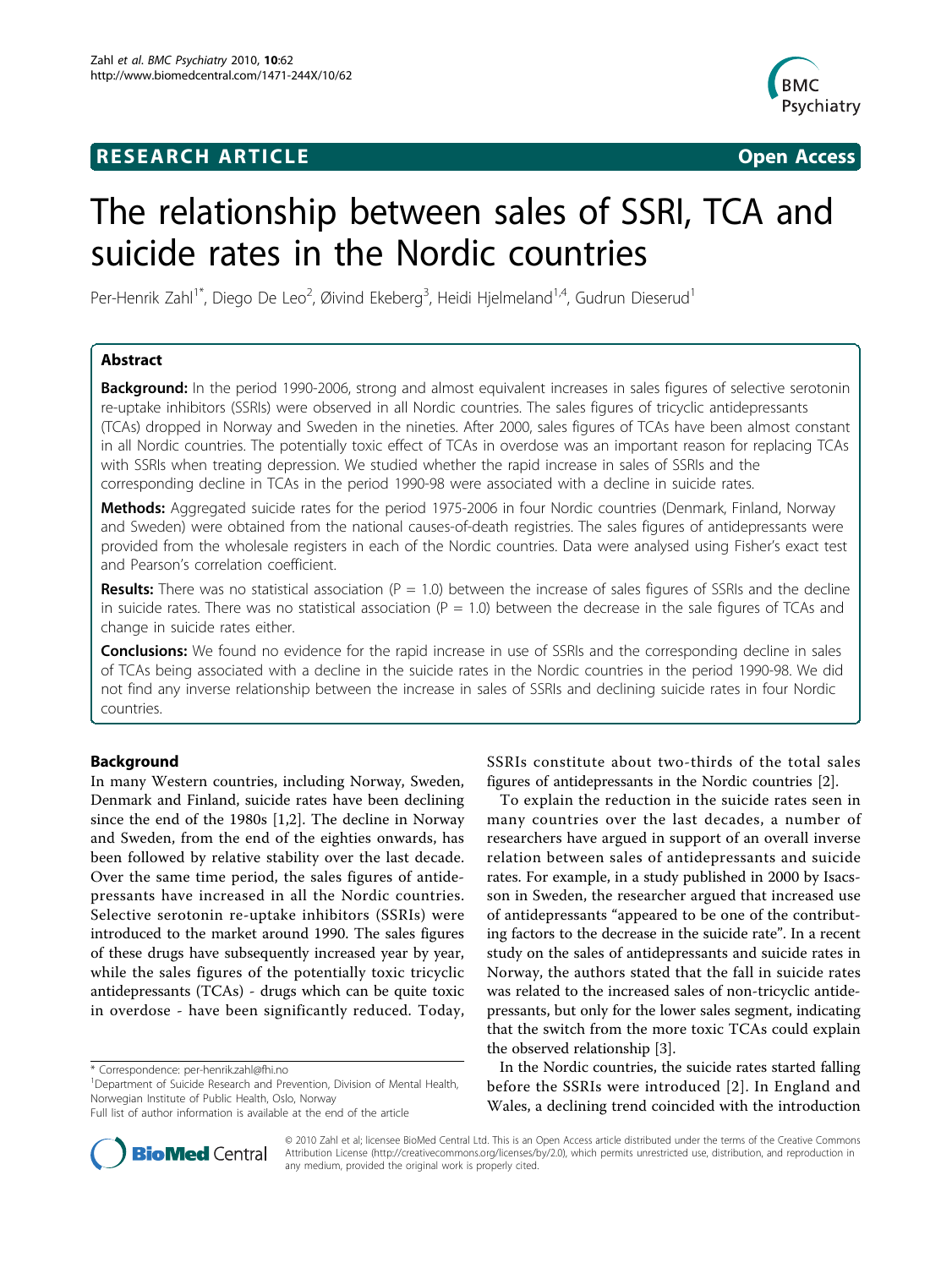of SSRIs for young men, while the suicide rates have been declining for three decades for young women [[4\]](#page-8-0). Some have been concerned that SSRIs may even increase suicide risk in young people; however, there is no evidence of an overall effect of regulatory actions to restrict prescribing SSRIs to young people internationally [[5\]](#page-8-0).

Several published studies in favour of an inverse relationship between sales or use of antidepressants and suicide rates were performed utilizing an ecological research design. Some investigators have suggested that the relationship was causal [[6](#page-8-0)-[10\]](#page-8-0). In contrast, a recent review article based on publication presenting data on annual rates of completed suicide in relation to annual rates of SSRI prescription/use over the past decades, Safer and Zito concluded that "...available ecological evidence does not support an inverse temporal relationship between rates of completed suicide and SSRI utilization" [[[11\]](#page-8-0), p. 274], and "There is no consistent ecological pattern of completed suicide in relation to SSRI usage" [[\[11](#page-8-0)], p. 276]. Consistency is one of the Bradford Hill's criteria of causation [[12](#page-8-0)].

Since the early nineties, suicide prevention has been high on the political agenda in the Western world. Medical treatment of depression is a main strategy for prevention, and detoxification of substances has been an important element in suicide prevention programs [\[13](#page-8-0)]. Thus, a reduction of suicide rates related to intoxication from antidepressants may be expected when a large number of people switch from using TCAs to using SSRIs [[3\]](#page-7-0), similar to what happened when doctors stopped prescribing barbiturates [\[14](#page-8-0)].

The aim of the paper is to study the relationship between increased sales of SSRIs and changes in the suicide rates in four Nordic countries in the time period 1990-98. A secondary aim is to study if the rapid switch from TCAs to SSRIs in the early nineties had any impact on the suicide rates in the same countries.

## Methods

The suicide rates for the period 1975-2006 in four Nordic countries (Denmark, Finland, Norway and Sweden) were obtained from the national causes-of-death registries. In the period 1975-85, the causes of death were classified using the ICD (International Classification of Diseases) 8th revision; in 1986-95 ICD-9 was used (not in Denmark), and from 1996 the causes of deaths were classified using the ICD-10 system. In the period 1991- 2006 there were 13,401 suicides in Denmark, 19,781 in Finland, 8,821 in Norway and 19,975 in Sweden.

Altogether the statistical material covers 61,978 suicides. In the previous period, 1975-90, about 65,500 suicides were recorded. National suicide rates are presented as crude rates (suicides per 100,000 individuals) in Figure [1](#page-2-0).

The sales figures of antidepressants were provided from the wholesale registers in each of the Nordic countries. These data represent total sales to pharmacies and institutions. Even though the data are complete, they do not necessarily represent consumption because not all drugs being sold are consumed. In the Nordic countries, drugs on the market are grouped according to the Anatomical Therapeutic Chemical (ATC) classification. The total national sales figures of ATC group N06A (all antidepressants), N06AB (SSRIs) and N06AA (TCAs) were recorded, and the sales figures were standardised as defined daily doses (DDD)/1,000 inhabitants/day for the period 1975-2006. The sales figures are standardized as DDD/1,000 inhabitants/day, and presented graphically for all antidepressants (Figure [2](#page-2-0)), SSRIs (Figure [3](#page-3-0)) and TCAs (Figure [4\)](#page-3-0). Note that Danish sales figures are missing in the period 1990-93.

To investigate the association between SSRIs, TCAs and suicide rates, we have restricted the statistical analyses to the period 1990-98 where changes in the SSRI and TCA sales figures were largest and when one would expect the largest fall in the suicide rates. We used a non-parametric method to study the associations. First we calculated the annual differences (the difference between numbers in two succeeding years) in the suicide rates and the sales figures of SSRIs and TCAs, respectively. We calculated eight differences for Finland, Norway, and Sweden but 4 differences for Denmark because sales figures were missing for 1990-93. We studied whether years with large increases in sale figures were associated with large drops in the suicide rates using Fisher's exact test [[15\]](#page-8-0) to calculate the significance values for the  $2 \times 2$  tables. Our null hypothesis was that there is no association. The alternative is that there was either a strong negative or positive association. The latter, we believe, is not medically plausible.

First, we ranked the 28 annual differences in suicide rates into four quartiles; there are seven differences in each quartile (first column in Table [1\)](#page-4-0). The corresponding differences in the SSRI sales figures are presented (second column in Table [1](#page-4-0)). Then we identified all SSRI sales figure differences under the median difference. Under the null hypothesis (there is no association between the sales figures of SSRIs and the suicides) a similar number of SSRI differences below as well as above the median SSRI difference should have been observed in each quartile of suicide differences.

We also used the same method to study whether decreases in the sales figures of TCAs (third column in Table [1\)](#page-4-0) were associated with a decline in suicides rates. This second statistical analysis is supplementary to the analysis of the relationship between SSRIs and suicide rates, but also an independent test of a possible relationship between sales of TCAs and suicide rates.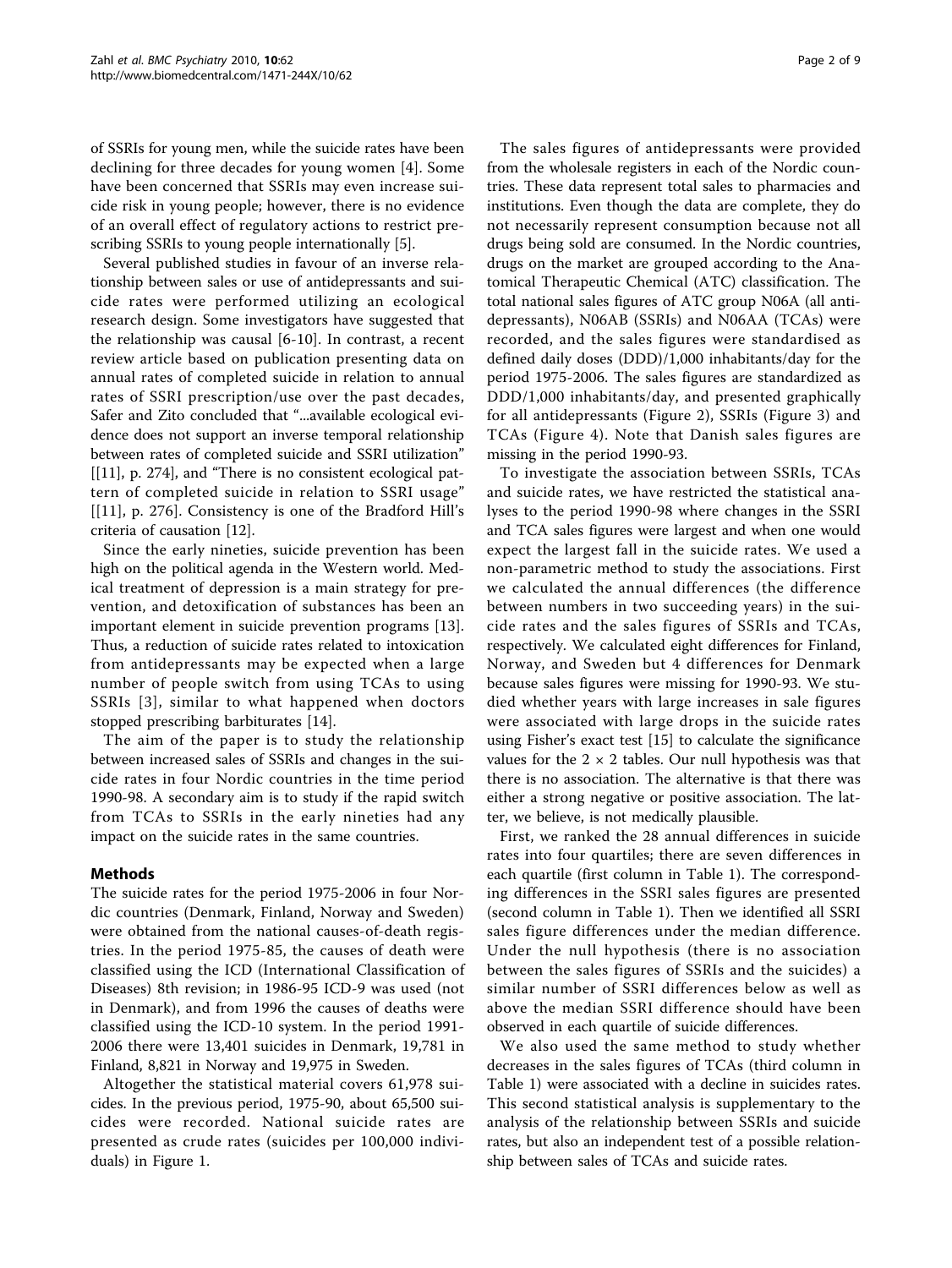<span id="page-2-0"></span>

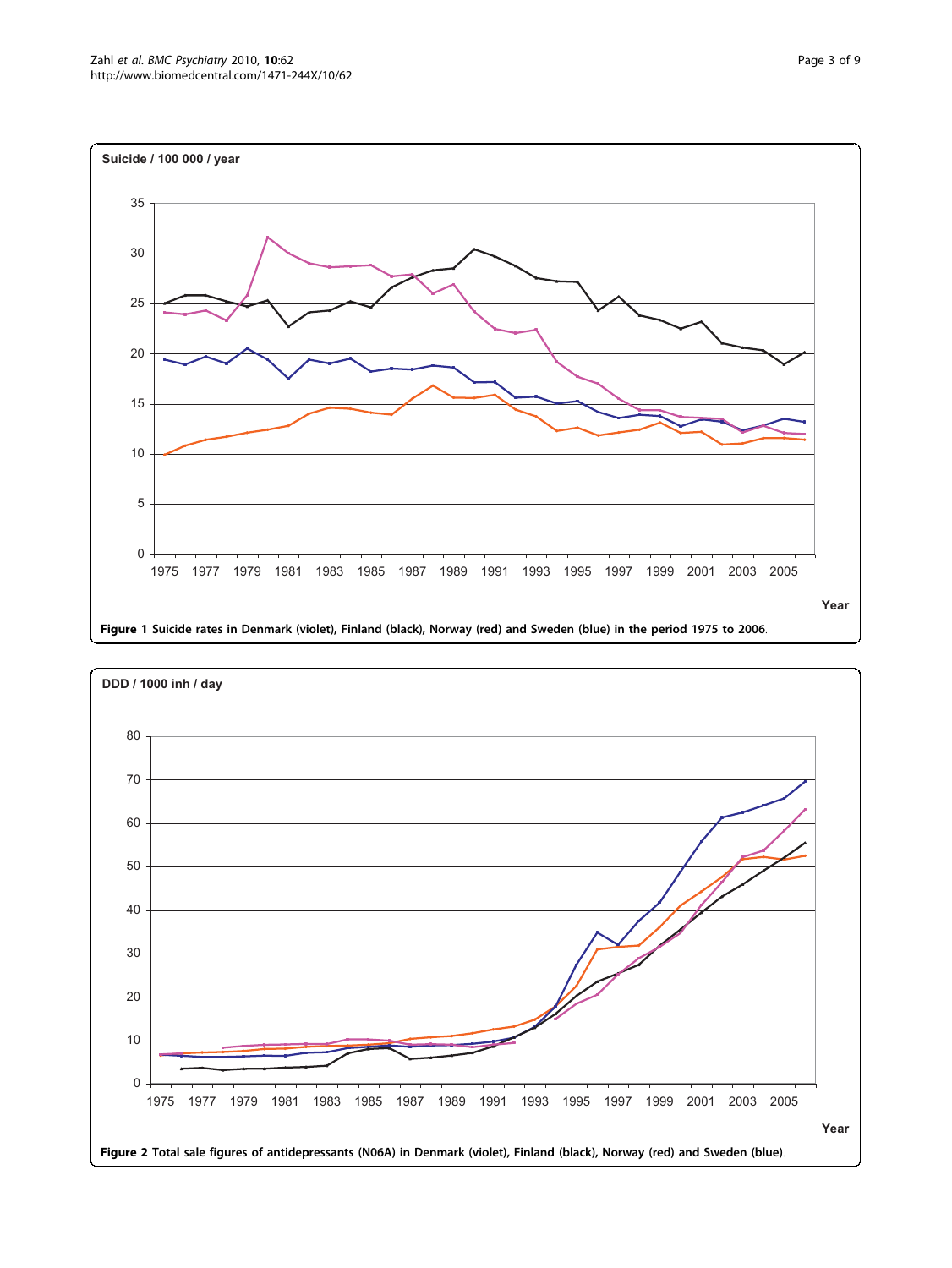<span id="page-3-0"></span>

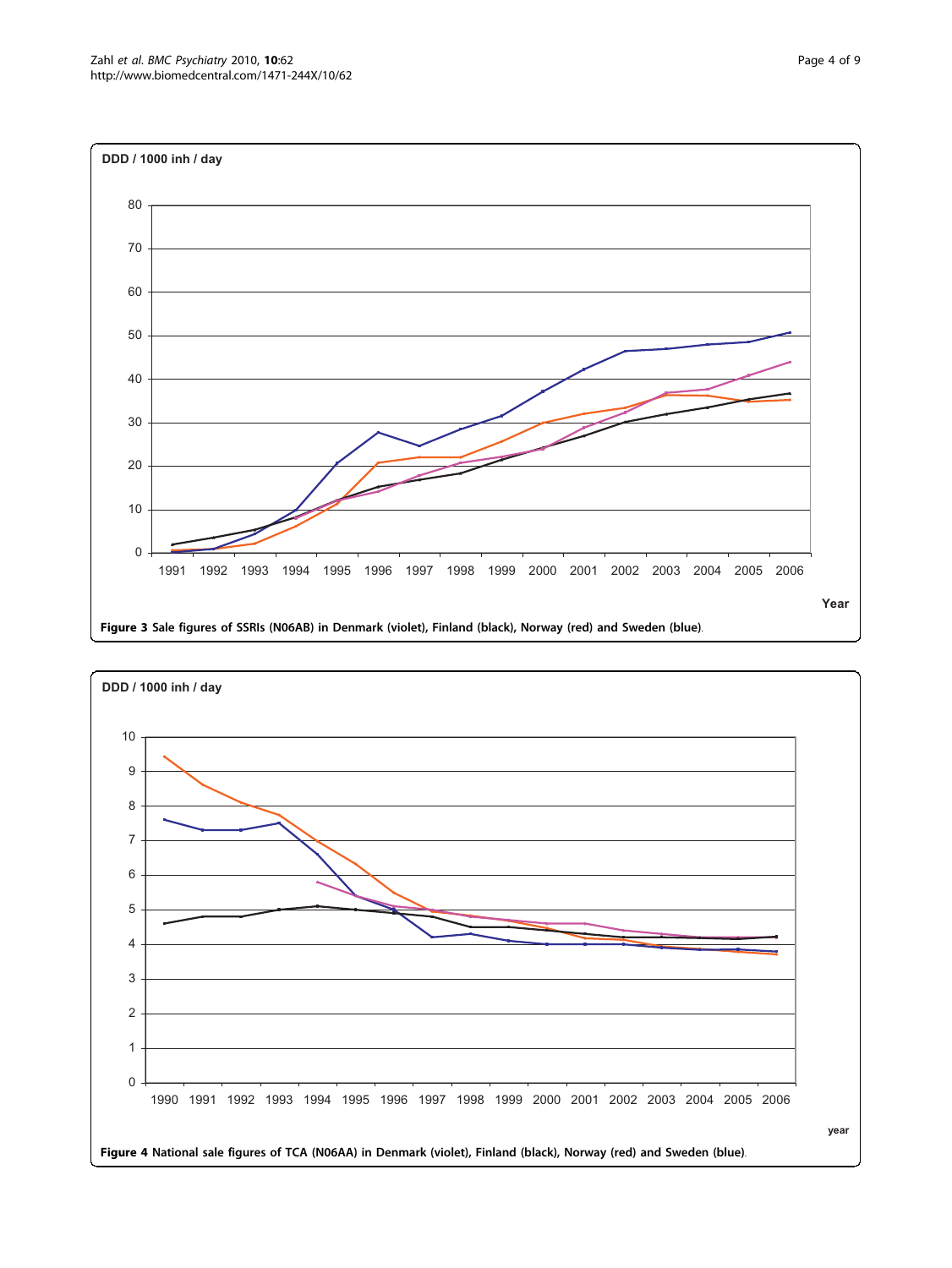| Differences in suicide rates | Differences in sale figures of SSRI | Differences in sale figures of TCA | Country                   |
|------------------------------|-------------------------------------|------------------------------------|---------------------------|
| $-2.85$                      | $0.59*$                             | $-0.1$                             | 3                         |
| $-1.88$                      | $0.29*$                             | $-0.3 *$                           | $\ensuremath{\mathsf{3}}$ |
| $-1.57$                      | $1.24$ *                            | $\mathbf 0$                        | $\overline{2}$            |
| $-1.5$                       | 3.99                                | $-0.1$                             | $\overline{4}$            |
| $-1.49$                      | 5.17                                | $-0.4$ *                           | 4                         |
| $-1.47$                      | 9.46                                | $-0.51*$                           | $\mathbf{1}$              |
| $-1.45$                      | $1.25*$                             | $-0.76$ *                          | $\mathbf{1}$              |
| $-1.19$                      | $-0.03$ *                           | 0.2                                | 3                         |
| $-1.13$                      | $0.10*$                             | $-0.2$                             | $\overline{4}$            |
| $-1.09$                      | $0.80*$                             | -0.4 $^{\ast}$                     | $\sqrt{2}$                |
| $-0.96$                      | 3.40                                | $\mathbb O$                        | 3                         |
| $-0.77$                      | 5.50                                | $-0.83$ *                          | 1                         |
| $-0.72$                      | 10.80                               | 0.2                                | 3                         |
| $-0.69$                      | 7.10                                | $-0.36$ *                          | $\mathbf{1}$              |
| $-0.69$                      | $-3.10*$                            | $-0.3$                             | $\overline{4}$            |
| $-0.68$                      | 3.80                                | $-0.9*$                            | $\overline{2}$            |
| $-0.6$                       | $1.90*$                             | $-0.8*$                            | $\sqrt{2}$                |
| $-0.33$                      | $1.60*$                             | 0.1                                | $\overline{3}$            |
| $-0.06$                      | $1.80*$                             | $-0.1$                             | 3                         |
| 0.03                         | 2.90                                | $-0.3$ *                           | $\overline{2}$            |
| 0.11                         | 3.90                                | 0.2                                | $\overline{2}$            |
| 0.24                         | 3.10                                | $-1.2$ *                           | $\overline{2}$            |
| 0.27                         | $1.60*$                             | $-0.12$                            |                           |
| 0.3                          | $1.50*$                             | $-0.54$ *                          |                           |
| 0.32                         | 4.00                                | $-0.81$ *                          |                           |
| 0.32                         | $2.10*$                             | $-0.66$ *                          |                           |
| 0.32                         | 3.70                                | 0.1                                | $\overline{2}$            |
| 1.39                         | 2.90                                | $-0.1$                             | 3                         |

<span id="page-4-0"></span>Table 1 Ranked annual changes in suicide rates (first column), annual changes in the sales figures of SSRIs (second column) and annual changes in the sales figures of TCAs (third column) in the period 1990-98

In the fourth column, we have Norway (1), Sweden (2), Finland (3) and Denmark (4).

Differences in sales figures below the median are marked with a star.

It is also possible to look at the distributions of SSRIs and TCAs sales figures differences within each quartile. When there are 3 or 4 differences under the median in each quartile, there is no significant association. One may study all four quartiles simultaneously, or alternatively, one can study first and forth quartile separately.

Finally we estimated the Pearson correlation coefficients for the differences, and we also studied how much of the observed drop in suicide rates was actually explained by a drop in intoxications.

## Results

The Nordic suicide rates for the period 1975-2006 are presented in Figure [1](#page-2-0). Finland had the highest suicide rates throughout the period. The suicide rates in Finland, Norway, Sweden and Denmark have been declining after 1990. After 1999 there was a marginal, but not significant fall in the suicide rates in Norway, Sweden and Denmark ( $P = 0.055$  when testing for a trend using a Poisson regression model adjusting for country differences. Trends are still not significant when using an autoregressive model for each country). The previous difference between Norway, Sweden and Denmark is almost eliminated, while Finland still has a higher rate compared to the other three countries.

The total sales figures of antidepressants increased by 51 percent during the period 1975-1989 in the four Nordic countries (Figure [2](#page-2-0)). In the period 1975-1989, Finland had the lowest sales figures (the average sales number was 4.7 DDD/1,000 inhabitants/day), while Denmark had the highest ones (the average sale was 8.5 DDD/1,000 inhabitants/day). Then, from the early 1990s on to 2006, the sales figures started to increase from 10 to more than 50 in all four countries.

The national sales figures of SSRIs are presented in Figure [3.](#page-3-0) The sales figures are constantly increasing in the period 1991-2006 for all countries except Norway, where the increase leveled out after 2004. In 2006, sales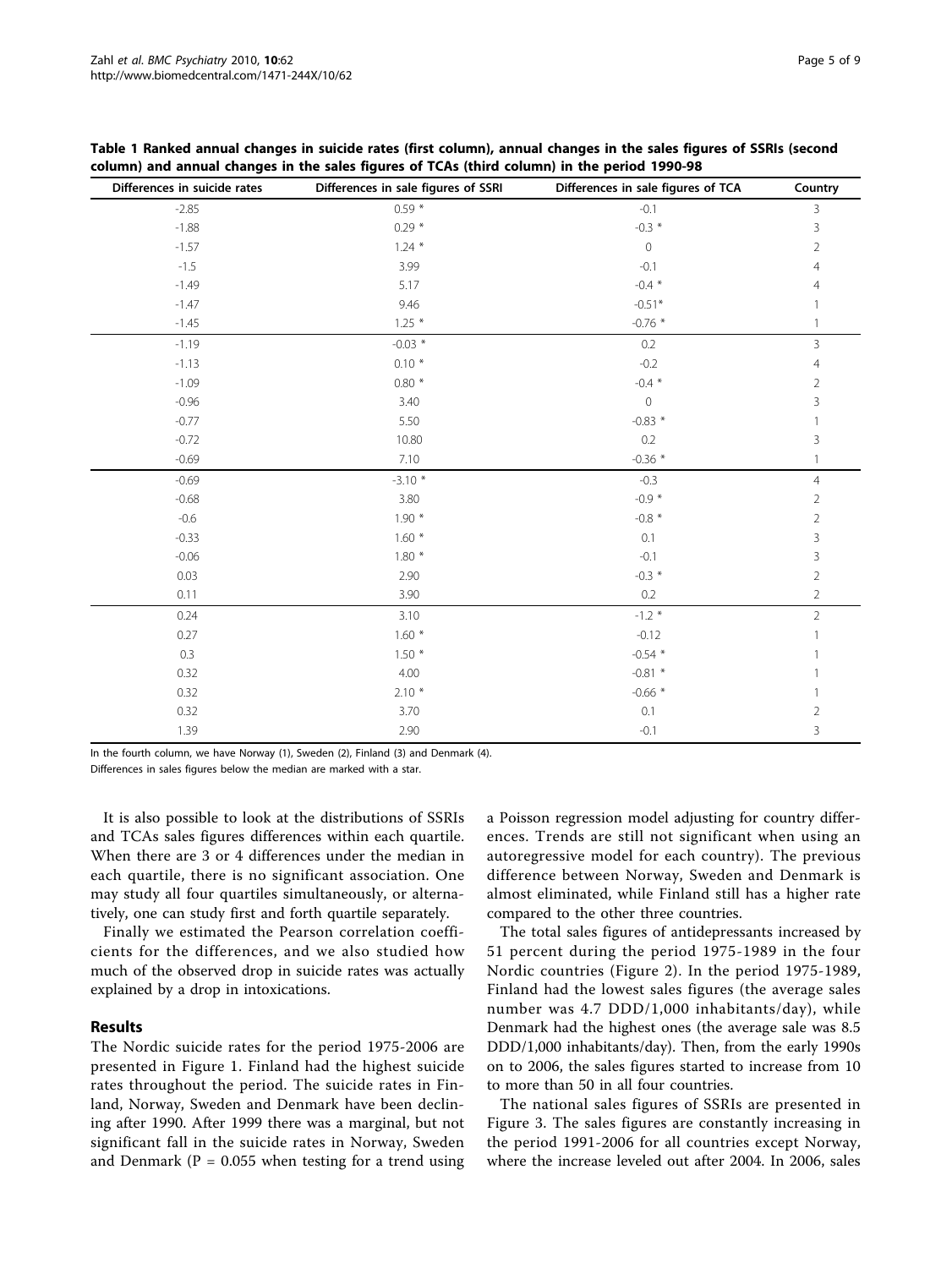<span id="page-5-0"></span>of SSRIs constituted 67 percent of the total sales of antidepressants in Norway, 73 percent in Sweden, 66 percent in Finland and 69 percent in Denmark. About one-third of the increase in SSRI sales figures is after 2000 when suicide rates are constant.

The sales figures of the TCAs in the period 1990-2006 are presented in Figure [4.](#page-3-0) Sales figures of TCAs in Denmark in the period 1990-93 were not available. However, total sales figures for antidepressants in Denmark in these years were 8.5, 9.0 and 9.4, respectively. Assuming the same percentage level of TCAs in Denmark as in the other countries, compared to the total sales figures for antidepressants, the sales figures of TCAs would be about 7.0 in 1990-93. In 1990, the TCAs constituted 65 percent of all antidepressants in Finland, and about 80 percent in the other three countries. In 2006, the TCAs constituted 5-8 percent of all antidepressants; however, the absolute fall from 1990 to 2006 was only about 50 percent.

In Table [1](#page-4-0), the 28 differences in the suicide rates for the four countries in the period 1990-98 are ranked in the first column. The horizontal lines split the ranked mortality differences into four quartiles with seven differences in each. There are 14 differences in suicide rates above the median (upper 14) and 14 differences below the median (lower 14). The median suicide difference is -0.69. Negative differences indicate that the suicide rate declined and positive differences indicate that the suicide rate increased. In the second column, the corresponding changes in the sales figures of SSRIs are presented. These are not ranked (as the differences in the first column), but the numbers marked with a star are the differences in the sales figures below the median differences in the sales figures (the median is 2.5).

In Table 2, we present the  $2 \times 2$  table for all outcome variables; among the 14 lowest suicide differences (from -2.85 to -0.69), there are seven SSRI differences under the median SSRI difference and seven above; among the14 highest differences (from -0.69 to 1.39) there are also seven SSRI differences under the median SSRI difference and seven above. The P-value in the exact Fisher test is 1.0. The Pearson correlation coefficient between differences in SSRI and suicide rates is  $0.06$  (P = 0.76). We also conducted a subgroup analysis of sales figures differences in the first quartile (the seven largest drops

Table 2 Numbers of SSRI differences and suicide rate differences below and above the median.

|                               | <b>SSRI differences</b><br>below median | <b>SSRI differences</b><br>above median |
|-------------------------------|-----------------------------------------|-----------------------------------------|
| Suicide rates below<br>median |                                         |                                         |
| Suicide rates above<br>median |                                         |                                         |

in the suicide rates) and fourth quartile (seven largest increases in differences). The numbers of cases in each cell are three or four, and the P-value is 1.0 when using the Fisher test statistics.

The changes in the sales figures of TCAs are presented in the third column in Table [1.](#page-4-0)

The Pearson correlation coefficient between TCAs and SSRIs differences is -0.36. The numbers marked with a star are once again the differences in the TCAs sales figures below the median difference (the median difference is -0.3). Here, the Pearson correlation coefficient between differences in TCAs and suicide rates is -0.10 (P = 0.76). In Table 3, the  $2 \times 2$  table for all suicides and TCAs differences is presented; the 28 differences are equally distributed in all cells (as above) and the P-values for the Fisher test is 1.0. We also considered whether there was a lagged response on the suicide rates. We studied the associations between changes in TCAs sales figures in one year and the changes in the suicide rates in the following year. However, this had no effect on the results. Additionally, we looked at the association for only the data in the first quartile (the seven largest drops in the suicide rates) and the fourth quartile (the seven largest increases in the suicide rate). The number of cases in each cell is three or four, and the P-value is 1.0 when using the Fisher test statistics.

Finally, we studied the proportion of suicides in Norway caused by intoxication in the periods 1991-95 and 1996-2000. There were 2,960 and 2,725 suicides, respectively. The numbers of suicides caused by intoxication were 735 and 605, respectively. The drop in intoxication was 130, while the drop in suicides was 235. Thus, almost half of the drop in Norway is not explained by the drop in intoxications, which is in accordance with our statistical analyses.

## **Discussion**

Two issues were investigated in the present study: 1) whether there is a statistical inverse relationship between the sales of SSRIs and the suicide rates in four Nordic countries in the time period 1990-98, and 2) whether the switch from TCAs to SSRIs has had a significant impact on the suicide rate.

We found no negative association between the increasing sales figures of SSRIs and the declining

Table 3 Numbers of TCA differences and suicide rate differences below and above the median.

|                               | median | TCA differences below TCA differences above<br>median |
|-------------------------------|--------|-------------------------------------------------------|
| Suicide rates below<br>median |        |                                                       |
| Suicide rates above<br>median |        |                                                       |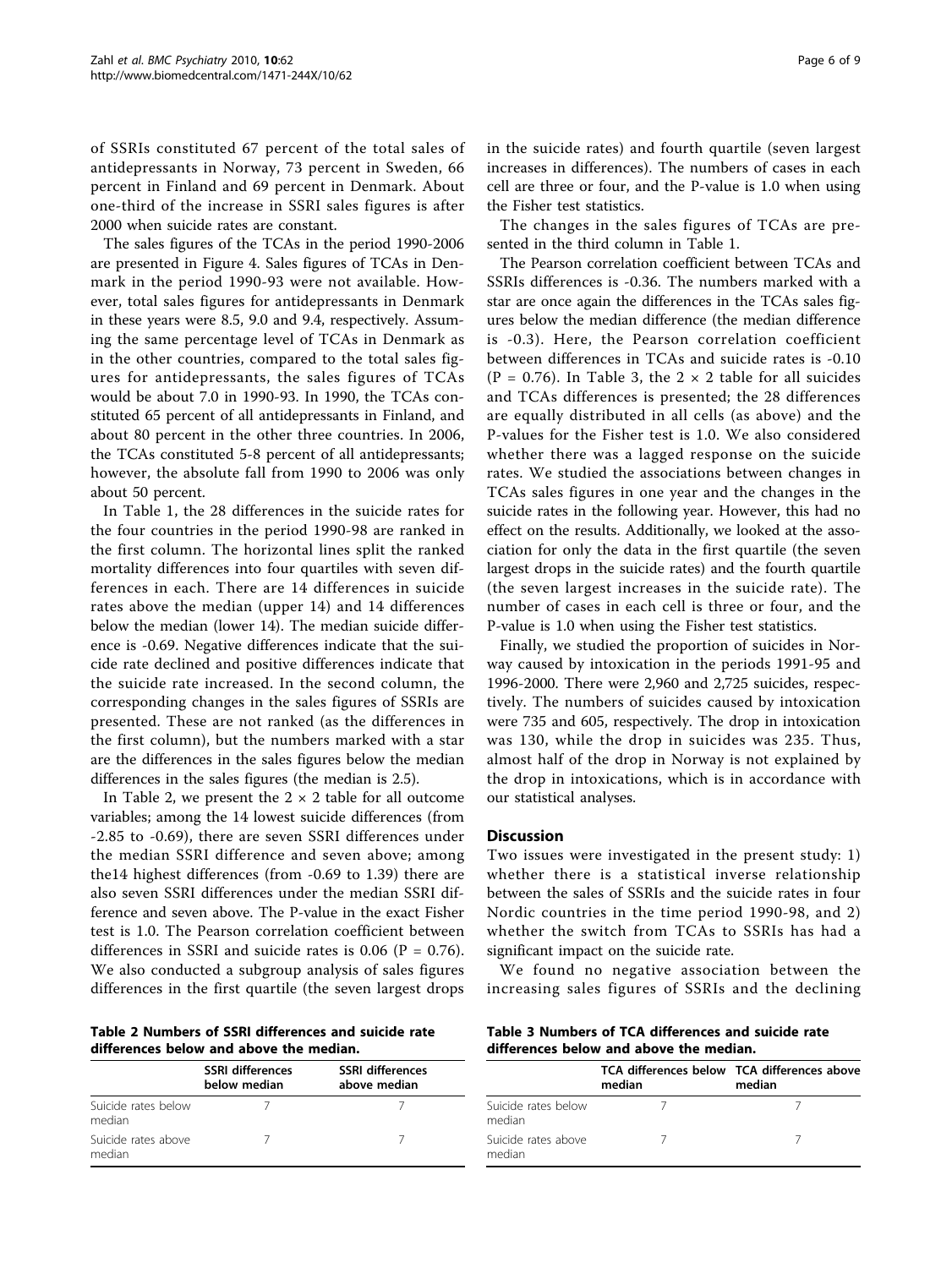suicide rates in the period using our study design. We did not find any association between the rapid decline in the sales figures of TCAs and the simultaneous decline in the suicide rates either.

The sales figures of antidepressant were slowly increasing in all four countries before 1990 (Figure [2](#page-2-0)). In contrast, the corresponding suicide rates differed between the nations, increasing in Norway and Finland, and slowly decreasing in Sweden (Figure [1\)](#page-2-0). After 1999, sales figures of SSRIs are still increasing in Norway, Sweden and Denmark, but there is no significant decline in the corresponding suicide rates. Thus, there is no consistency in the associations between the trends in figures [1](#page-2-0) and [2](#page-2-0) before 1990. Consistency is one of the Hill's criteria of causation [[12](#page-8-0)].

We wanted to see if a strong increase in sales figures of SSRI in one year was associated with a strong decline in suicide rates in the same year; i.e. if there was a doseresponse relationship. Our analysis is inspired by the dose-response causal criteria [[12\]](#page-8-0). The analyses in Tables [2](#page-5-0)-[3](#page-5-0) are simplified versions of the Mantel-Haenszel method [[16](#page-8-0)], which is commonly used to study doseresponse relationships. Stratifying data into quartiles instead of two groups also gave non-significant results.

The associations between the curves in figures [1](#page-2-0) and [2](#page-2-0) can also be studied using alternative statistical methods. Correlation coefficients estimate the strength of a linear association between two variables. Regression models allow for adjustment of trends and confounding. Our method does not assume linear relationships and we do not have to model the dose-response relationship either.

Because intoxication only accounts for about 25 percent of all suicides and because intoxications are caused by many other substances than TCAs, a simple calculation shows that a 50 percent decline in the absolute sales figures of TCAs can only have a marginal effect on the overall suicide rates, if there is any at all. For example, if 20 percent of all fatal intoxications are caused by TCAs in Norway, then the predicted reduction in the suicide rate is  $(20-10)/4\% = 2.5\%$ . This means that the observed reduction in TCA sales figures can only explain a small part of the observed reduction in suicide rates.

The two hypotheses above are related because many people have switched from using TCAs to using SSRIs. Because the sales figures of TCAs and SSRIs are negatively correlated, one may argue that the statistical analyses are mathematically dependent. However, the correlation coefficient is only -0.36, and of fourteen TCA differences below the TCA median difference, only six of the corresponding SSRI differences were above the median SSRI differences.

During the period 1990-98 the sales figures of SSRIs increased more than the sales figures of TCAs declined, allowing more people to be treated; however, there is no association between increased sales of SSRIs and decrease in the suicide rates. In contrast, Bramness et al. [[3\]](#page-7-0) reported a small time-dependent inverse association in Norway, but when including data from the other Nordic countries, this association disappears. If increased use of antidepressants (and more patients being treated) prevents suicide, this will cause an underlying declining trend in suicide rates.

Our study of the relationship between sales of SSRIs and suicide rates is using the same data as Reseland et al. [[2](#page-7-0)]; however, their conclusion is based on when the suicide rates started to decline and not on the direct association between sales figures and suicide rates per se. The decline in the suicide rates in Denmark and Sweden pre-dated the introduction of SSRIs by ten years or more, and the rates continued to decline thereafter [[2](#page-7-0)]. In Norway, the association was only present in the first three years after the introduction of SSRIs, and during the period when the major increase in sales of SSRIs occurred, there were no major changes in the suicide rates [[2,3](#page-7-0)]. The estimated association reported in Norway [[3\]](#page-7-0) is only valid for a small subset (less than 10 percent) of the Norwegian data. In Finland, an association between increased sales of antidepressants and reduction of suicide rates has been demonstrated, but the effect was not as strong for females as for males [[2](#page-7-0)]. In Iceland, the sales figures are the highest in the Nordic Countries, but suicide rates have been relatively constant for 50 years [\[17\]](#page-8-0). Thus, there is mixed evidence that increased use of antidepressants has coincided with a reduction in suicides [\[2](#page-7-0)].

The association between the decline in suicide rates in Norway and the increase in sales figures of SSRIs is different from the other Nordic countries. Initially, the association is very strong but after three years (post 1994) there is no association. Thus, the conclusion by Bramness and colleagues [[3](#page-7-0)], that "the fall in suicide rates in Norway and its counties was related to the increased sales of non-TCAs" seems not to be warranted. The authors claim that the effect was mostly a result of a sales increase in the lower sales segment (page 1), due to "a change from the more toxic TCAs, or heightened awareness of depression and its treatment "(page 1). However, in Denmark there was no inverse association between sales of SSRIs and suicide rates in the same period, while there was such an association after 1994. The same pattern was found in Sweden and Finland, while there was no inverse association in Norway after 1994. Further, in all Nordic countries, except Norway, associations are also present in the higher sales segment. Thus, in the present study, we have shown that the claimed association in Norway [\[3\]](#page-7-0) is contradicted when using an alternative analysis and including data from all Nordic countries. In the US, an inverse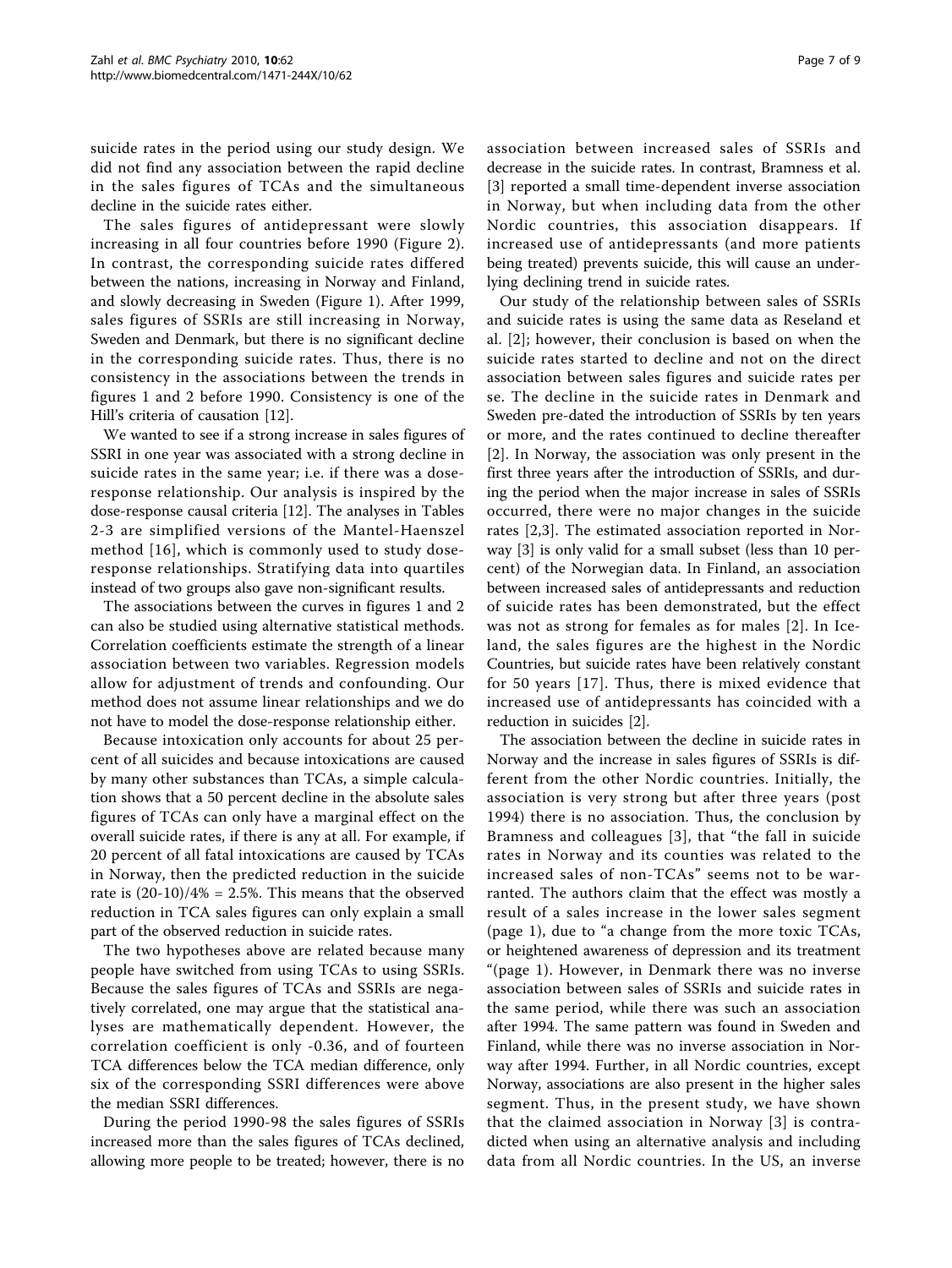<span id="page-7-0"></span>association between the suicide rate and the use of SSRIs has been demonstrated for the time period 1990- 2000, but more detailed analyses have revealed that the association is only valid for older and male adolescents residing in low-income regions. Furthermore, the analyses did not include factors like psycho-social interventions and substance abuse [[18](#page-8-0)]. In Australia, Hall et al. [[7](#page-8-0)] claimed a link between increased use of SSRIs and reduced rates of suicide. Their study attracted a number of reactions, pointing at a simple shift in prescribing full-dose SSRIs instead of low-dose TCAs [[19](#page-8-0)] and a marked pre-existing decline in elderly suicide rates [\[20](#page-8-0)], essentially related to the strong reduction in overdosing on barbiturates as a suicide method [[21](#page-8-0)]. In the words of Sakinofsky [[22\]](#page-8-0), "Hall's conclusion [...] overstates the evidence" (page 71).

The shift from TCAs to SSRIs in Denmark was similar to that in Norway [[23\]](#page-8-0). The proportions of TCAs in the total sales figures of antidepressants in Norway and Denmark in 2001 were 9.5% and 11%, respectively. The proportion of TCAs in the total sales in Norway in 1991 was 69%. We do not know the proportion in Denmark; however, before 1983, proportions were similar between Norway and Denmark [[23\]](#page-8-0). The inconsistencies between the patterns in different countries are also shown by the different trends in Norway and Sweden during the period 1974-1988. The sales figures for antidepressants were rather similar in the two countries, and slightly increasing in both cases. During the same years, suicide rates in Norway increased by approximately 70%, whereas they decreased slightly in Sweden. The reduction in the incidence of suicides caused by intoxication in Norway can explain about half of the drop in suicides in the 1990s.

## Conclusions

This study was unable to find an association between rapid increase in use of SSRIs and corresponding decrease in sales of TCAs and the decline of suicide rates in four Nordic countries during 1990-98. In particular, no evidence was detected of an inverse relationship between the increase in sales of SSRIs and declining suicide rates.

In interpreting these findings, we need to keep in mind that there are factors in suicide phenomena that we still do not know [[24](#page-8-0)]. Time concomitances in trends across nations and, sometimes, across cultures remain puzzling, especially when we try to understand why suicide rates have fallen both in countries that have and do not have a national suicide prevention strategy [1,[25\]](#page-8-0). As far as we know, variables that are more difficult to measure than sales of antidepressants, such as cohort effects and other cultural influences, could theoretically have a bigger impact on suicide rates than any drug or psychotherapeutic/psychosocial treatment. Yet, at this stage, we are unable

to convincingly comprehend suicide phenomena, including suicide trends. Combining different disciplines and competencies appears to be the most logical way of feeding hopes in overcoming the present difficulties [[25-27](#page-8-0)]. We need to take into account that other suicide preventive measures have also been implemented since the early nineties, and might as well account for at least some of the reduction in suicide rates.

This study was restricted to national rates of suicide. It did not consider, as other investigations did [[5](#page-8-0),[7\]](#page-8-0), trends distinctively examined by gender and age groups. Furthermore, the study did not consider aspects such as under-prescription and under-treatment of depressed patients, their eventual compliance, and efficacy of antidepressants. A balanced review of current controversies in ecological studies on antidepressants and suicide can be found, for example, in Sakinofsky [\[22](#page-8-0)].

Lastly, the quality of the national suicide rates depends on the autopsy rates [[28\]](#page-8-0), which may vary over time and between countries. However, this problem may affect all kind of study designs, not only ours. Help-seeking and fear of stigmatization in patients (crucially important in effective therapies) were also left aside, as well as other factors able to influentially interact with suicide trends, such as alcohol consumption, illicit drugs use, and unemployment. With all these limitations kept in mind, we found no evidence that the rapid shift from using tricyclic antidepressants to using selective serotonin re-uptake inhibitors was associated with a decline in the suicide rates.

#### Author details

<sup>1</sup>Department of Suicide Research and Prevention, Division of Mental Health Norwegian Institute of Public Health, Oslo, Norway. <sup>2</sup>Australian Institute for Suicide Research and Prevention, Griffith University, Mt Gravatt Campus, Brisbane, QLD, Australia. <sup>3</sup>Department of Acute Medicine, Ullevaal University Hospital, Oslo, and Department of Behavioural Sciences in Medicine, Institute of Basic Medical Sciences. Faculty of Medicine, University of Oslo, Norway. 4 Department of Social Work and Health Science, Norwegian University of Science and Technology, Trondheim, Norway.

#### Authors' contributions

PHZ, DDL and GD conceived the project. PHZ collected data and GD wrote the first draft. PHZ performed the statistical analyses. All authors have contributed to writing and revising the manuscript, and all authors read and approved the final manuscript.

#### Competing interests

The authors declare that they have no competing interests.

#### Received: 3 September 2009 Accepted: 6 August 2010 Published: 6 August 2010

#### References

- 1. De Leo D, Evans R: International suicide rates and prevention strategies Göttingen, Hogrefe & Huber 2004.
- 2. Reseland S, Bray I, Gunnell D: [Relations between antidepressant sales and](http://www.ncbi.nlm.nih.gov/pubmed/16582062?dopt=Abstract) [secular rates in the Nordic countries.](http://www.ncbi.nlm.nih.gov/pubmed/16582062?dopt=Abstract) Br J Psychiatry 2006, 188:354-358.
- 3. Bramness J, Walby FA, Tverdal A: [The sales of antidepressants and suicide](http://www.ncbi.nlm.nih.gov/pubmed/17223200?dopt=Abstract) [rates in Norway and its counties 1980 - 2004.](http://www.ncbi.nlm.nih.gov/pubmed/17223200?dopt=Abstract) J Affect Disorders 2007, 102:1-9.